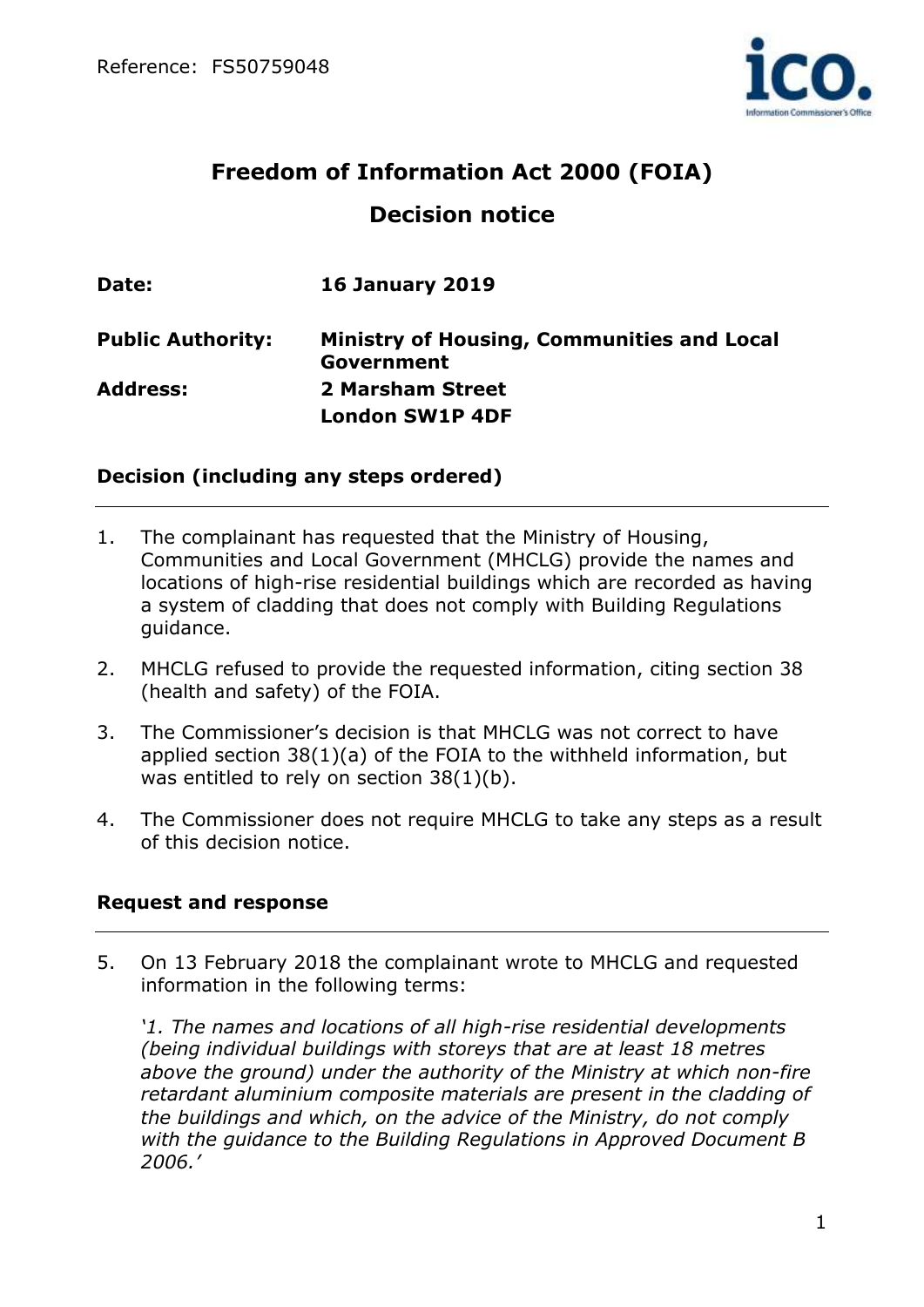

- 6. MHCLG responded to the complainant on 13 March 2018. It confirmed that whilst it held information relevant to the request, it regarded this to be exempt from disclosure under section 35(1)(a) of the FOIA (which relates to the formulation of government policy).
- 7. MHCLG went on to advise the complainant that it had considered the public interest test but decided that, on balance, this lay in favour of withholding the information.
- 8. Following an internal review, MHCLG wrote to the complainant on 23 May 2018. It advised that it now accepted that its previous application of section 35(1)(a) of the FOIA was not appropriate. However, it went on to say that it was satisfied that the exemption under section 38 of the FOIA was engaged, and therefore its original decision to withhold the information requested had been correct.
- 9. MHCLG advised the complainant that it considered that the disclosure of the information that had been requested would '*endanger the safety of people resident in the buildings concerned; there are concerns that the names and addresses of tall buildings in residential use could be used by those with malicious intent (such as terrorists or arsonists) to attack or otherwise compromise the safety of these buildings and their residents.'*
- 10. MHCLG went on to confirm to the complainant that it had considered the public interest and was satisfied that this lay in favour of withholding the information in this instance.

# **Scope of the case**

- 11. The complainant contacted the Commissioner on 22 June 2018 to complain about MHCLG's response to their request.
- 12. The Commissioner will firstly consider whether MHCLG was correct to rely on section 38(1)(a) of the FOIA, in part, or in full, when withholding all the information held relevant to the complainant's request. If necessary, she will then go on to consider whether section 38(1)(b) is engaged in relation to any of the relevant information.

# **Reasons for decision**

#### **Section 38-Health and Safety**

13. Section 38(1) of the FOIA states that: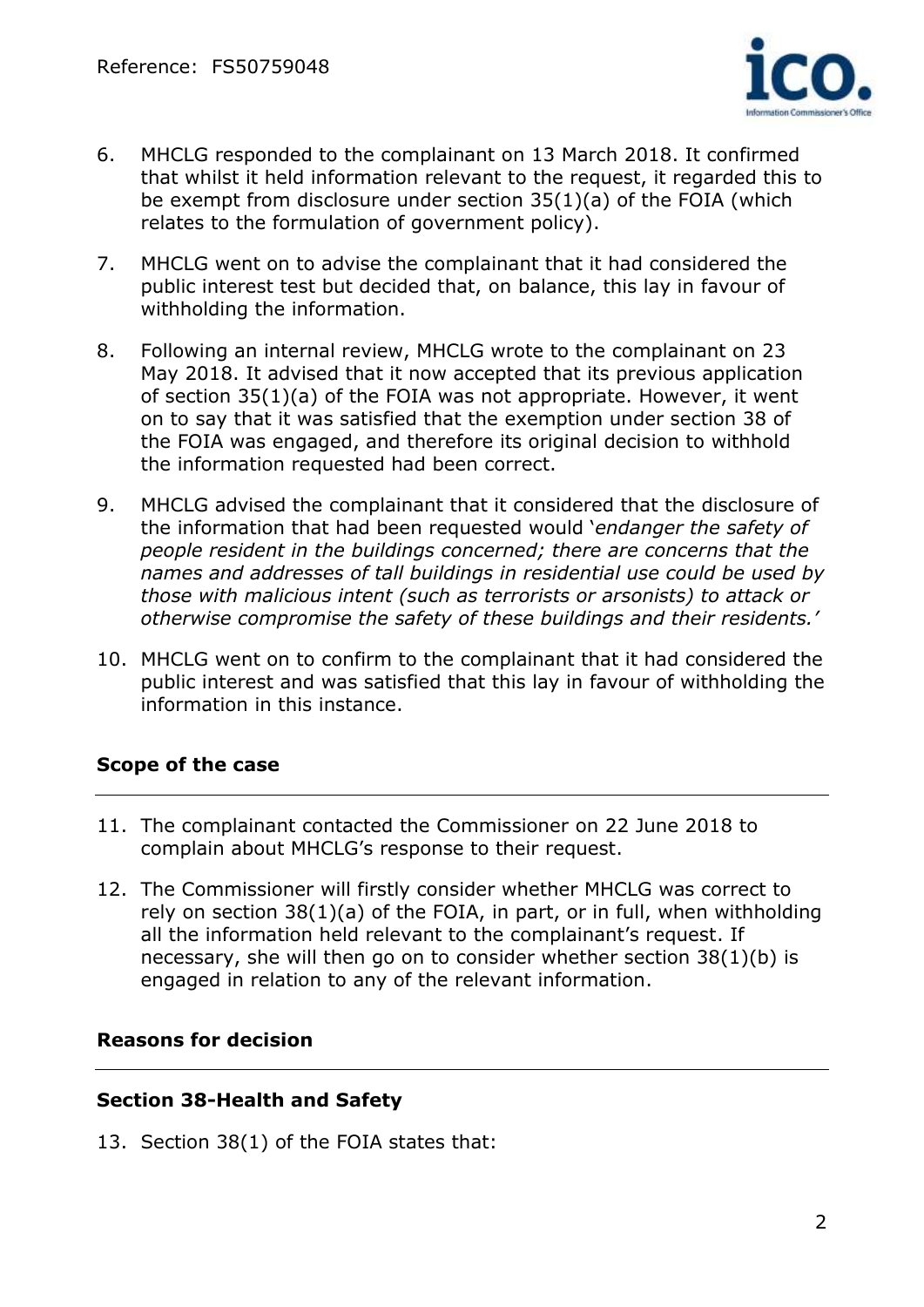

*'Information is exempt information if its disclosure under this Act would, or would be likely to-*

- *(a) endanger the physical or mental health of any individual, or*
- *(b) endanger the safety of any individual.'*
- 14. The Commissioner's published quidance on section  $38<sup>1</sup>$  states that the use of the term 'endanger' can be interpreted as having the same meaning as 'prejudice', thereby making it appropriate to consider the prejudice test as set out in PETA v IC and University of Oxford EA/2009/0076<sup>2</sup> .
- 15. However, in the more recent case of Lownie v IC, the National Archives and the Commonwealth Office EA/2017/0087<sup>3</sup>, the First-tier Tribunal (Tribunal) took the view that had it been the intention of Parliament for section 38 to depend upon the same 'prejudice' test as the other relevant exemptions contained within the FOIA, then it would have used the same language. It stated that attempting to assimilate the two tests of prejudice and endanger '*merely muddies the waters'* and therefore, for '*the purposes of s 38 we must apply the words of section 38, not the words of different exemptions.'*
- 16. The Tribunal also made it clear that the term 'would' endanger refers to something 'more likely than not' to occur (that is the probability is greater than 50%). With regard to 'would be likely to' endanger, the Tribunal stated that this is only applicable where there is a '*very significant and weighty chance'* of occurrence, such as that the occurrence '*may very well'* occur.
- 17. The Tribunal went on to say that a '*real risk'* is not enough to satisfy the application of the exemption and referred to a number of previous cases, including Hogan and Oxford City Council v IC, EA/2005/0026<sup>4</sup> and

<sup>1</sup> [https://ico.org.uk/media/for-organisations/documents/1624339/health-and-safety-section-](https://ico.org.uk/media/for-organisations/documents/1624339/health-and-safety-section-38-foia.pdf)[38-foia.pdf](https://ico.org.uk/media/for-organisations/documents/1624339/health-and-safety-section-38-foia.pdf)

<sup>&</sup>lt;sup>2</sup>[http://informationrights.decisions.tribunals.gov.uk/DBFiles/Decision/i385/Open\\_Decision\\_0](http://informationrights.decisions.tribunals.gov.uk/DBFiles/Decision/i385/Open_Decision_0076_amended_aabbcc.pdf) [076\\_amended\\_aabbcc.pdf](http://informationrights.decisions.tribunals.gov.uk/DBFiles/Decision/i385/Open_Decision_0076_amended_aabbcc.pdf)

<sup>3</sup> [http://informationrights.decisions.tribunals.gov.uk/DBFiles/Decision/i2252/EA-2017-](http://informationrights.decisions.tribunals.gov.uk/DBFiles/Decision/i2252/EA-2017-0087_Decision_2018-07-11.pdf) [0087\\_Decision\\_2018-07-11.pdf](http://informationrights.decisions.tribunals.gov.uk/DBFiles/Decision/i2252/EA-2017-0087_Decision_2018-07-11.pdf)

<sup>4</sup>[http://informationrights.decisions.tribunals.gov.uk/DBFiles/Decision/i42/MrCMHoganandOxf](http://informationrights.decisions.tribunals.gov.uk/DBFiles/Decision/i42/MrCMHoganandOxfordCityCouncilvInfoComm17Oct06.pdf) [ordCityCouncilvInfoComm17Oct06.pdf](http://informationrights.decisions.tribunals.gov.uk/DBFiles/Decision/i42/MrCMHoganandOxfordCityCouncilvInfoComm17Oct06.pdf)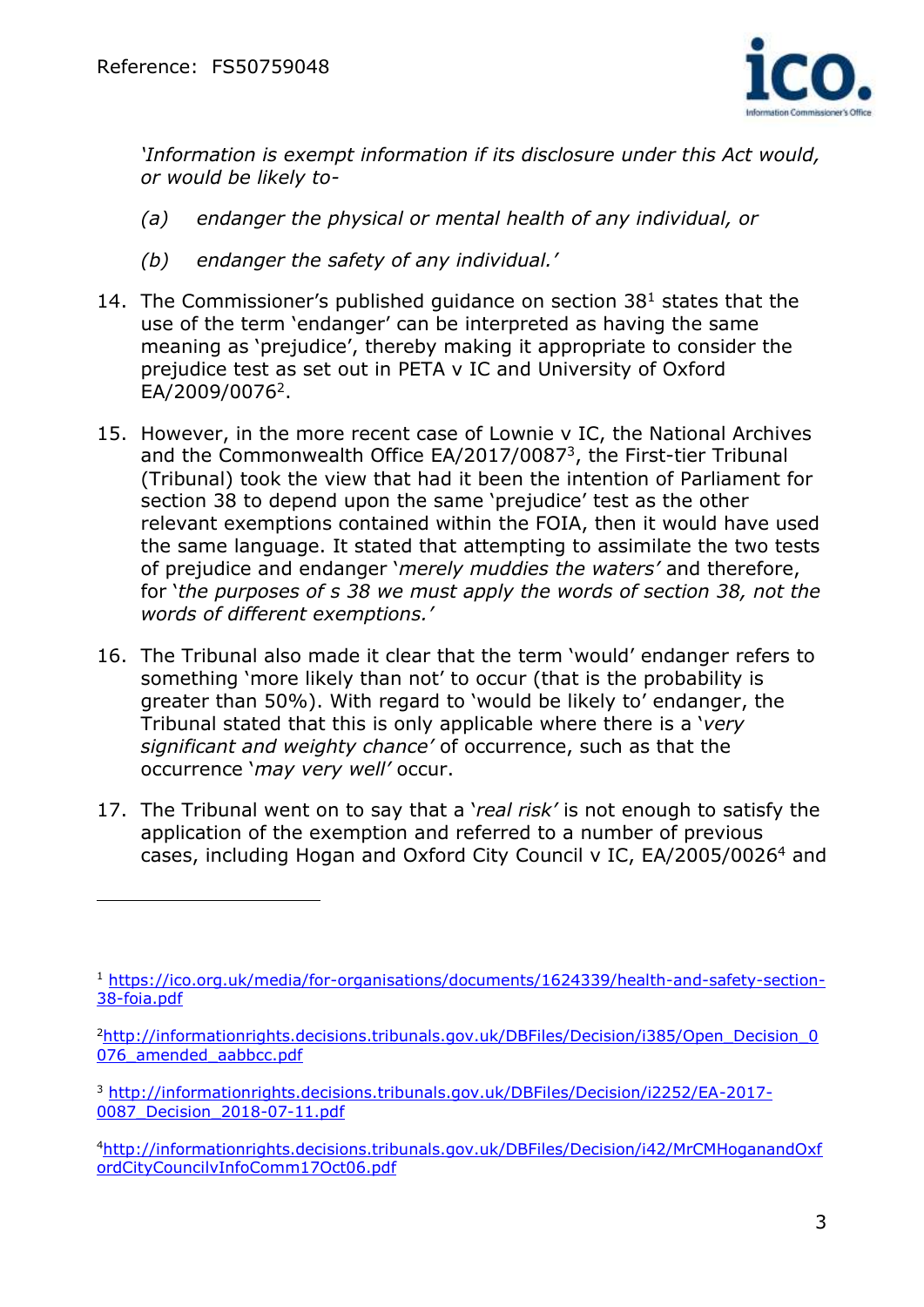

BUAV v IC and Newcastle University, EA/2010/0064<sup>5</sup> as providing an appropriate explanation of the degree of likelihood that it meant by 'would be likely to' in section 38.

#### Section 38(1)(a)

- 18. In this case, MHCLG has placed the higher bar of 'would' endanger the physical or mental health of individuals, should the requested information be disclosed.
- 19. MHCLG has argued that if any information is released publicly without first informing affected residents, this way of disclosure may itself result in alarm and anxiety, thereby having an effect on those residents it states that it is trying best to protect.
- 20. MHCLG goes on to say that it is right that any communication comes through the building's owners with whom residents have a relationship, and that this is dealt with sensitively.
- 21. The complainant has argued that MHCLG has relied on an imagined or hypothetical risk that disclosure of the information would endanger the physical or mental health of any individual, citing a 'likelihood' of a particularised threat from persons with malicious intent. They suggest that MHCLG's conclusions are not supported by any factual evidence of the perceived likelihood and that for the exemption to be properly engaged MHCLG must demonstrate the actual presence or likelihood of such danger, which it has failed to do.
- 22. The Commissioner fully appreciates that, given the tragic consequences of the fire at Grenfell Tower, a significant amount of alarm, anxiety and distress will have been caused to those tenants who have become aware that they live in a building which has a similar system of cladding.
- 23. However, in this case, the Commissioner is only required to consider the consequence of the disclosure of the information that has been requested to the 'world at large' and whether this, in itself, 'would' cause endangerment to the physical or mental health of any individual, as claimed by MHCLG.
- 24. It is the Commissioner's understanding that landlords will already have notified those tenants who reside in buildings which contain cladding

<sup>5</sup>[http://informationrights.decisions.tribunals.gov.uk/DBFiles/Decision/i605/\[2011\]\\_UKFTT\(GR](http://informationrights.decisions.tribunals.gov.uk/DBFiles/Decision/i605/%5b2011%5d_UKFTT(GRC)_EA20100064_2011-11-11.pdf) [C\)\\_EA20100064\\_2011-11-11.pdf](http://informationrights.decisions.tribunals.gov.uk/DBFiles/Decision/i605/%5b2011%5d_UKFTT(GRC)_EA20100064_2011-11-11.pdf)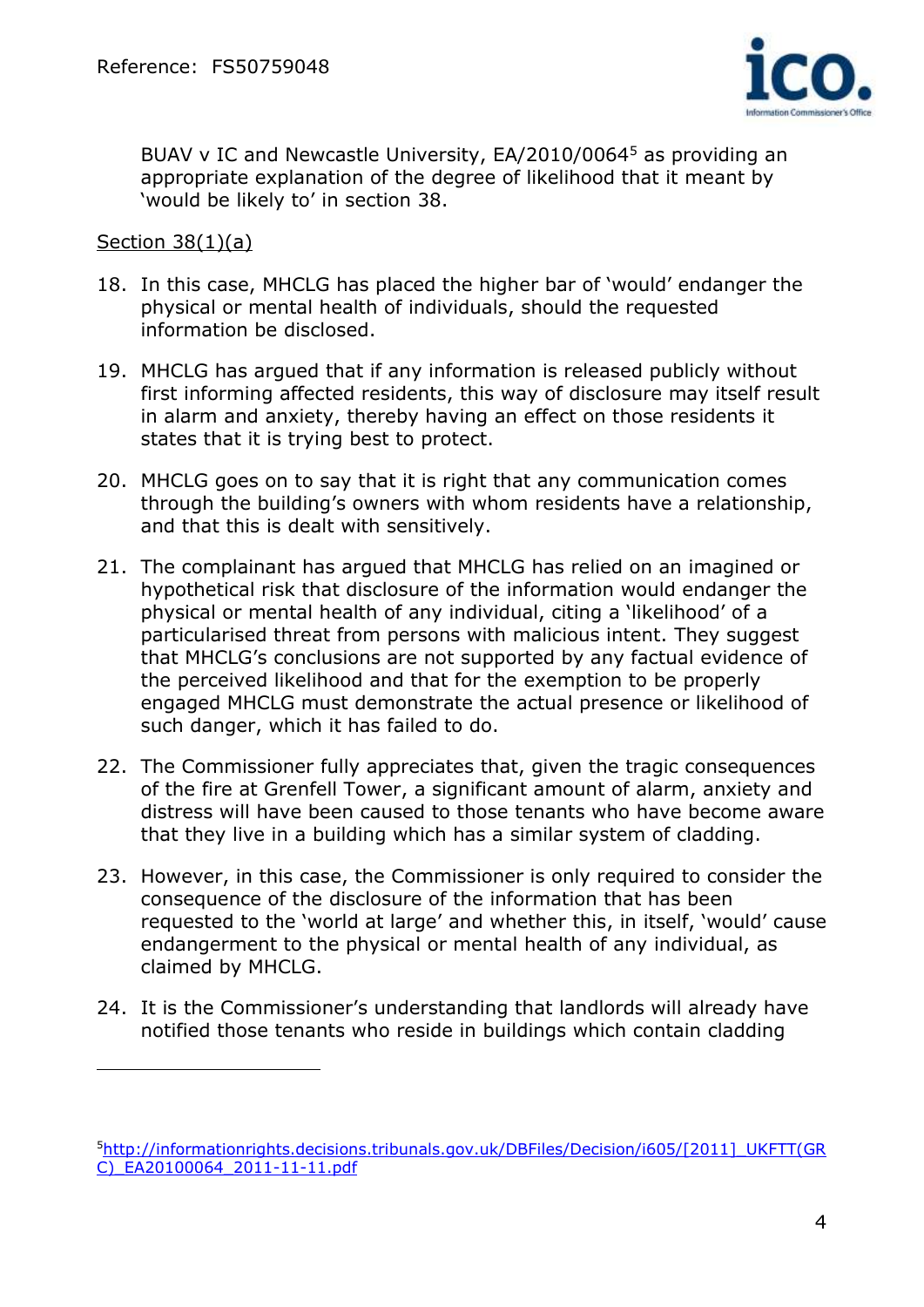

that does not conform to Building Regulation guidance. This is in line with government statements<sup>6</sup> and the guidance published by MHCLG. Given this, the information requested, if disclosed, would not seem to reveal to residents anything that they do not already know.

- 25. The Commissioner also notes that some of the relevant residential tower blocks have already been identified in the media. Certain articles also include comment from a number of named residents expressing their opinions on the delays and problems relating to remediation works. The Commissioner has not been provided with any evidence that the publication of such information has directly caused endangerment to the physical or mental health of any individual.
- 26. The Commissioner is not satisfied that the information that has been available for her consideration in this instance is sufficient for her to be able to conclude that the disclosure of the requested information 'would', in itself, cause endangerment to the physical or mental health of any individual.
- 27. She has therefore gone on to consider whether the lower bar of 'would be likely' to endanger physical or mental health has been met in this instance.
- 28. When considering the degree of likelihood that needs to be met when applying 'would be likely' to, the Commissioner has again had regard to the case of Lownie v IC, the National Archives and the Commonwealth Office (previously referred to in paragraph 15 of this notice). The Tribunal commented that whilst distress can be a trigger leading to mental ill-health it did not consider that distress, in itself, should be equated with mental ill-health for the purposes of section 38. It stated that a healthy or unhealthy person may experience distress without suffering any, or additional, mental ill-health.
- 29. Given the above, MHCLG would need to show that endangerment to physical and mental health 'may very well occur' for section 38(1)(a) to be engaged. Evidence that there may be a 'real risk' would not be sufficient.

<sup>6</sup> [https://www.gov.uk/government/news/statement-from-the-secretary-of-state-regarding](https://www.gov.uk/government/news/statement-from-the-secretary-of-state-regarding-the-cladding-testing-failure-rate)[the-cladding-testing-failure-rate](https://www.gov.uk/government/news/statement-from-the-secretary-of-state-regarding-the-cladding-testing-failure-rate)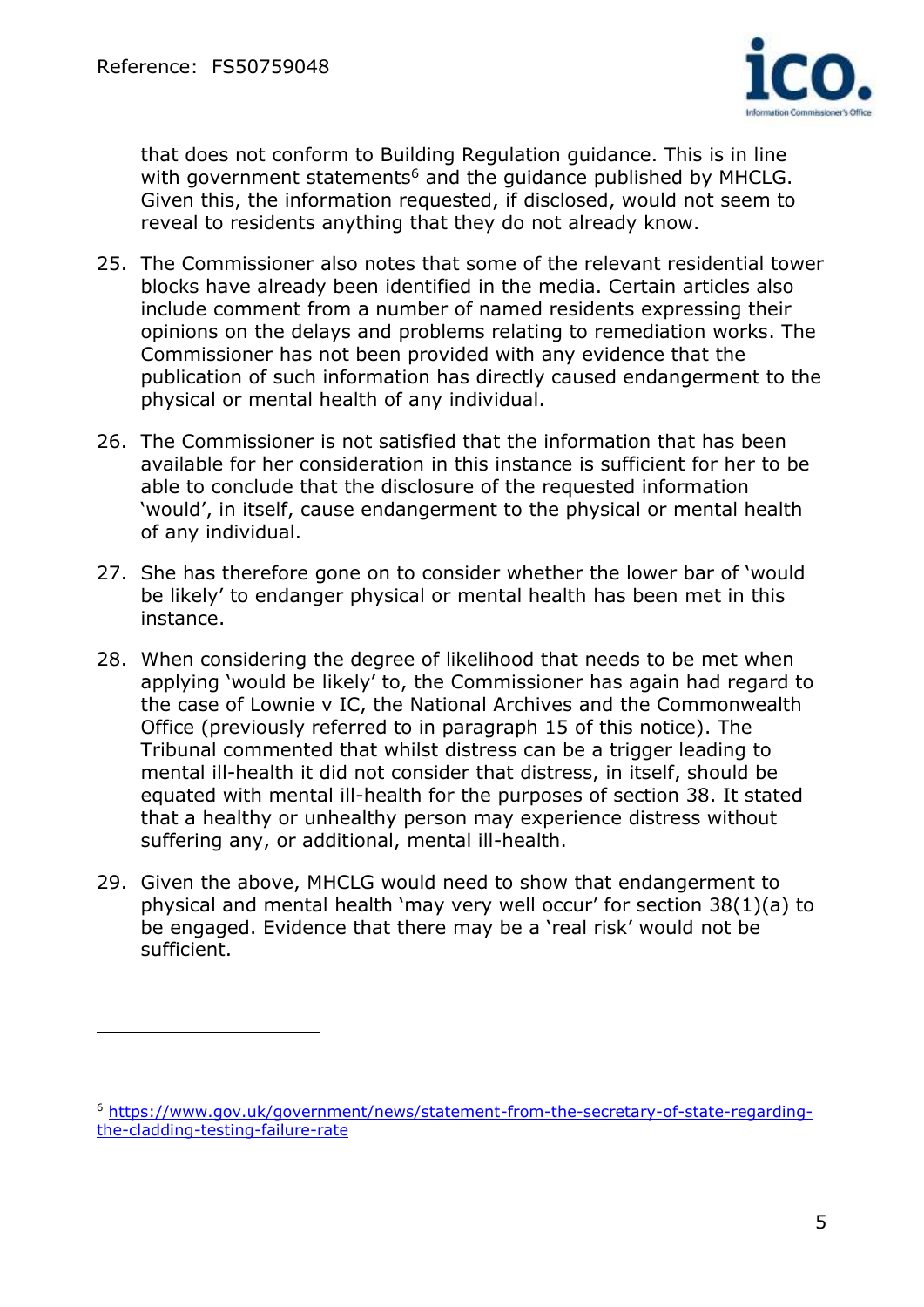

- 30. MHCLG has argued that the release of the requested information would cause alarm, anxiety and distress. However, it is the Commissioner's view that MHCLG has failed to provide sufficient evidence that endangerment to the mental or physical ill-health of any individual 'may very well' occur as a direct result of the disclosure of the information. She therefore has concluded that the lower bar of 'would be likely' has not been met in this instance.
- 31. Given the above, it is the Commissioner's view that MHCLG was not correct to have applied section 38(1)(a) to the withheld information.
- 32. The Commissioner has therefore gone on to consider whether section 38(1)(b) of the FOIA is engaged in respect of any of the withheld information.

#### Section 38(1)(b)

- 33. With regard to section 38(1)(b), the Commissioner has firstly considered whether, as claimed by MHCLG, the disclosure of the requested information 'would' cause endangerment to the safety of any individual.
- 34. MHCLG states that it believes that there is a likelihood of buildings being targeted by persons with malicious intent (such as terrorists or arsonists), should the requested information be disclosed. It goes on to say that there are concerns that the name and addresses of tall buildings in residential use could be used to attack, or otherwise compromise, the safety of these buildings and the residents. It argues that the potential harm that could be caused to residents, should this information be used in this way, is very significant and would endanger safety.
- 35. However, the Commissioner needs to be satisfied that the evidence available is sufficient for her to conclude that the direct disclosure of the requested information 'would' cause endangerment to safety, as argued by MHCLG.
- 36. The Commissioner regards it to be pertinent to note that MHCLG, when explaining the reasoning for its decision, refers to *'potential harm'* caused, that the requested information '*could be used*' and that '*there is a likelihood'* buildings would be targeted.
- 37. Having taken account of all the information available at this time, the Commissioner is not persuaded that this carries sufficient weight for her to conclude that it is more probable than not that endangerment to the safety of individuals 'would' be caused as a consequence of the disclosure of the information.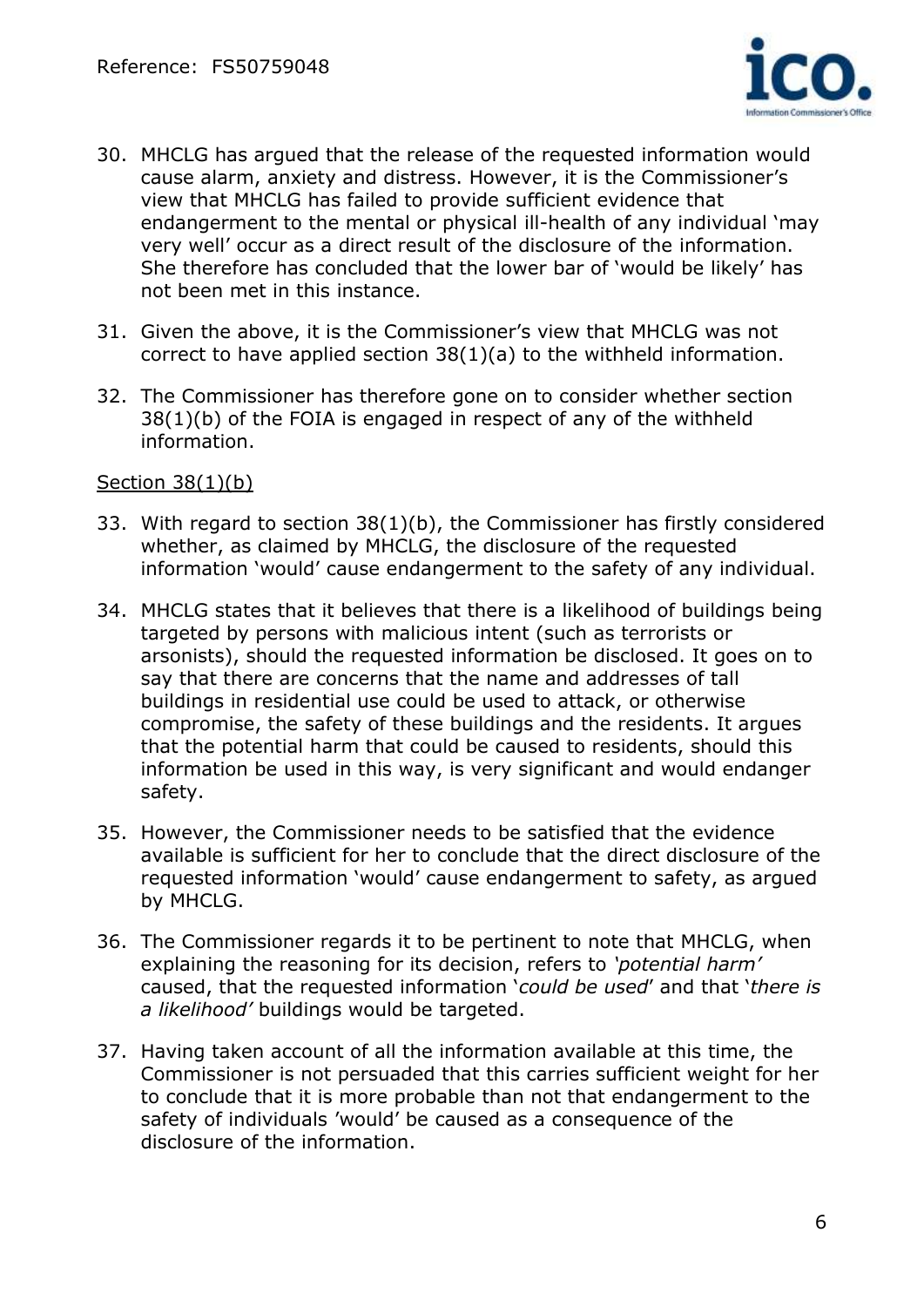

- 38. The Commissioner accepts MHCLG'S assertion that if a building included on the list requested by the complainant was targeted by an arsonist or terrorists, this would cause endangerment to the safety of residents. However, this is not what she is required to determine in this case.
- 39. The Commissioner needs to be satisfied that, in this instance, there is a more than a 50% chance that endangerment to the safety of an individual 'would' occur as a direct result of the disclosure of the names and addresses of the relevant buildings i.e., that there is a more than 50% chance that a building would become a target and that endangerment to safety would occur as a result.
- 40. The Commissioner is not convinced that the disclosure of the specific information that has been requested 'would' cause the endangerment to individuals that has been described by MHCLG.
- 41. As a result, the Commissioner has gone on to consider whether the lesser bar of 'would be likely to' endanger safety is applicable.
- 42. The Commissioner has taken into account certain statistics relating to fires in tower blocks and residential buildings. She notes that a total of 3172 deliberate fires occurred in residential dwellings in the year up to June 2018<sup>7</sup>, with a further 3932 deliberate fires occurring in other buildings. Fires in tower blocks increased in the year 2017-2018 with '*801 fires in residential high rises of 10 storeys or taller in 2017/18, up from 713 the year before.'*
- 43. The Commissioner is also aware that there are a number of media articles<sup>8</sup> that have reported on various arson attacks on tower blocks since the Grenfell Tower tragedy.
- 44. Whilst the Commissioner accepts that the recorded statistics referred to above are not directly related to those buildings relevant to the complainant's request (that contain a particular system of cladding), she does regard it to be of some relevance to her consideration of the level of risk associated with tower blocks to deliberate fire, and whether the disclosure of information 'would be likely' to cause endangerment to the safety of any individual.

<sup>7</sup>[https://assets.publishing.service.gov.uk/government/uploads/system/uploads/attachment\\_](https://assets.publishing.service.gov.uk/government/uploads/system/uploads/attachment_data/file/754340/fire-statistics-data-tables-fire0401-nov2018.xlsx) [data/file/754340/fire-statistics-data-tables-fire0401-nov2018.xlsx](https://assets.publishing.service.gov.uk/government/uploads/system/uploads/attachment_data/file/754340/fire-statistics-data-tables-fire0401-nov2018.xlsx)

<sup>8</sup> [https://www.coventrytelegraph.net/news/coventry-news/fire-bell-green-flats-coventry-](https://www.coventrytelegraph.net/news/coventry-news/fire-bell-green-flats-coventry-1532532)[1532532](https://www.coventrytelegraph.net/news/coventry-news/fire-bell-green-flats-coventry-1532532)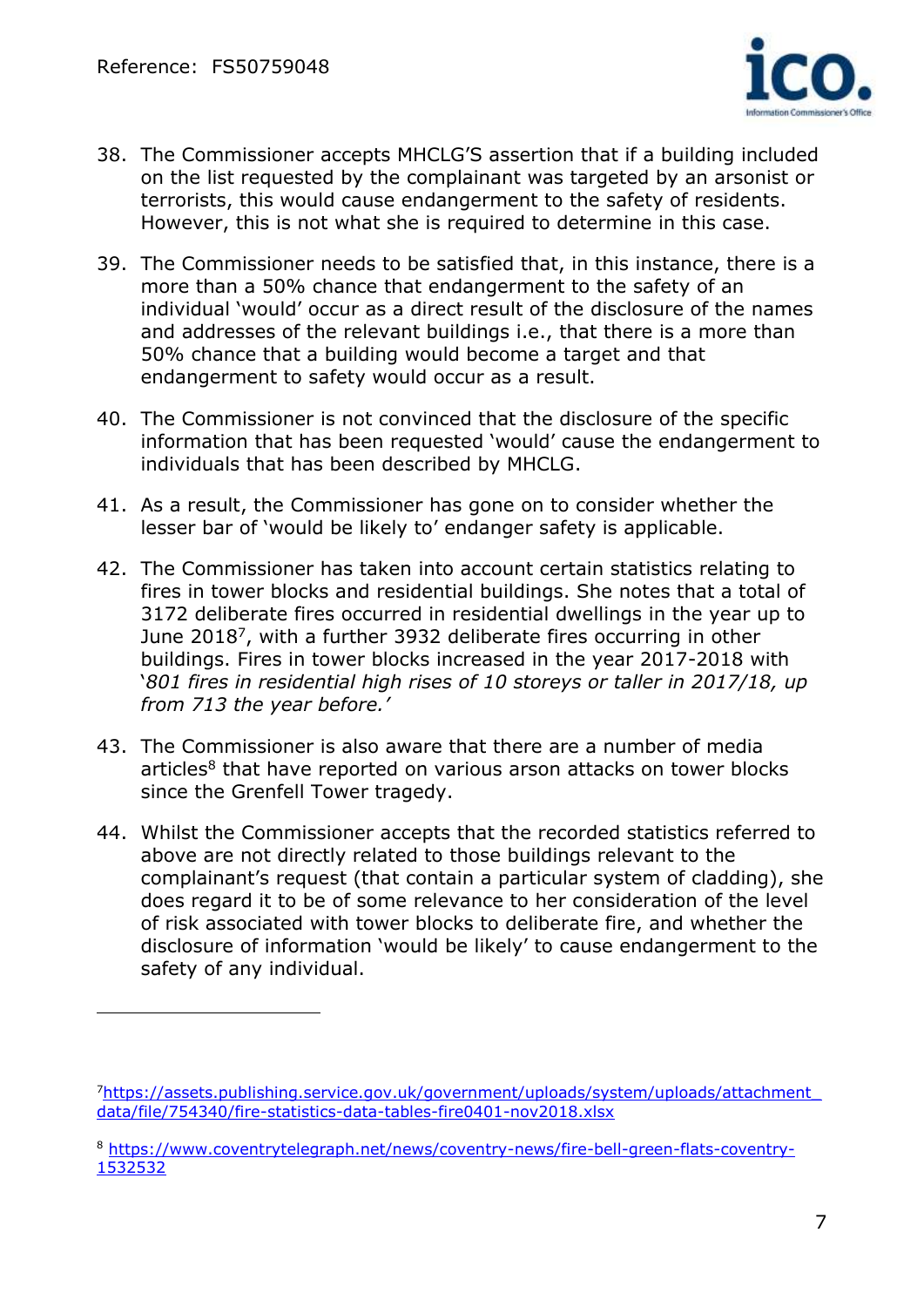

- 45. The Commissioner notes that purpose built low-rise flats, medium-rise flats and high-rise flats attributed to only a small amount of the total percentage (16%, 6% and 3% respectively) of primary dwelling fires that were recorded in 2017/2018<sup>9</sup> (this did not include Grenfell Tower). However, she still regards it pertinent that the figures evidence that they do occur, that they are not trivial in number, and that they do endanger the safety of individuals.
- 46. The Commissioner is aware that the UK threat level for international terrorism<sup>10</sup> is currently set at 'severe' and has either been at this level, or the highest level of 'critical', since August 2014. In addition, MI5 refers to varying tactics adopted by terrorist groups, including the targeting of public places with low security which contain a large group of people, and where there will be maximum casualties.
- 47. The Commissioner is mindful that the Grenfell Tower tragedy, its cause, and the fact that there are a significant number of other buildings that have the same, or similar, system of cladding has been well publicised both within, and outside the UK.
- 48. She is also aware that a number of local authorities have concerns about the consequences of making public a full list of buildings cladding similar to that of Grenfell Tower by name and address.<sup>11</sup>
- 49. The Commissioner is of the view that a full list of properties identified by name and location, that are known to be vulnerable to the effects of a fire, would be useful intelligence and therefore likely to be of assistance to a terrorist group, or similar, should they be contemplating an attack on a residential building.
- 50. The Commissioner is therefore satisfied that the evidence is sufficient to conclude that there is more than just a risk of endangerment to an individual and that it 'may very well occur', should the information requested be disclosed.

<sup>9</sup>[https://assets.publishing.service.gov.uk/government/uploads/system/uploads/attachment\\_](https://assets.publishing.service.gov.uk/government/uploads/system/uploads/attachment_data/file/754457/fire-and-rescue-incident-june-2018-hosb2518.pdf) [data/file/754457/fire-and-rescue-incident-june-2018-hosb2518.pdf](https://assets.publishing.service.gov.uk/government/uploads/system/uploads/attachment_data/file/754457/fire-and-rescue-incident-june-2018-hosb2518.pdf)

<sup>10</sup><https://www.mi5.gov.uk/terrorist-targets>

<sup>11</sup> [https://www.propertyweek.com/insight/after-grenfell-acm-cladding](https://www.propertyweek.com/insight/after-grenfell-acm-cladding-investigation/5098039.article)[investigation/5098039.article](https://www.propertyweek.com/insight/after-grenfell-acm-cladding-investigation/5098039.article)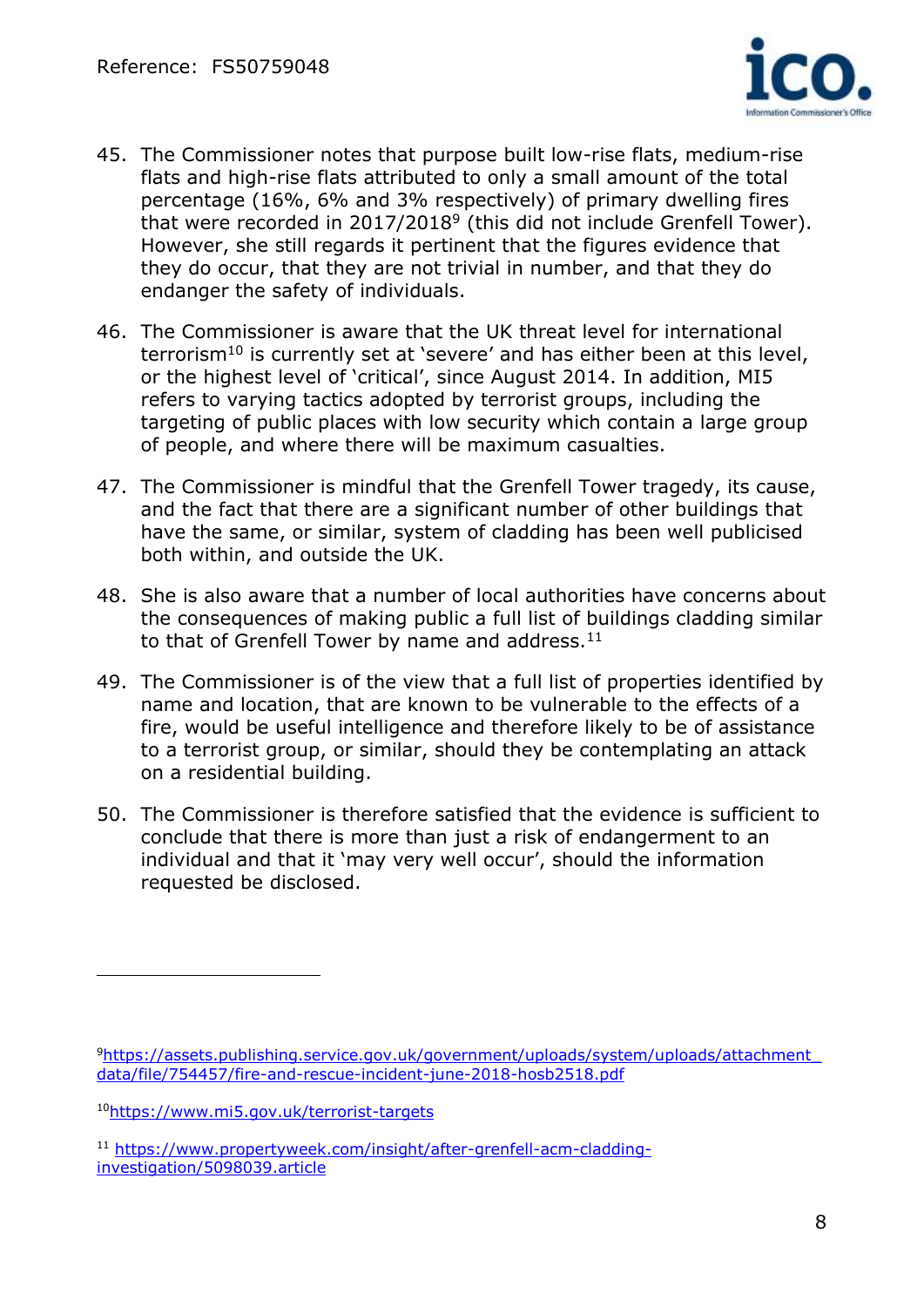

- 51. Given the above, the Commissioner regards the lower threshold of 'would be likely' to endanger the safety of individuals to be met and that the exemption at section 38(1)(b) is engaged.
- 52. The Commissioner has gone on to consider the public interest test as required by section 2(2) of the FOIA.

## **The public interest test**

- 53. The test is whether *"in all the circumstances of the case, the public interest in maintaining the exemption outweighs the public interest in disclosing the information".*
- 54. The Commissioner's guidance states that, in the case of section 38, the public interest test would involve weighing up the risks to the health and safety of an individual, or group, against the public interest in disclosure in all circumstances of the case. The test must be applied on a case by case basis.

## **The public interest in the disclosure of information**

- 55. The complainant has argued that MHCLG's decision has failed to properly weigh the public interest in maintaining the exemption against the public interest in the disclosure of the information. They state that it cannot be reconciled how an imagined or hypothetical threat can outweigh the actual public interest in the disclosure of the information, particularly in circumstances where the existence of this threat is (hypothetically) no more prevalent from the disclosure of the information than it is in the obvious potential targets of persons with malicious intent that are to be found in every one of the UK's cities.
- 56. The complainant goes on to say that the UK is saturated with buildings occupied by thousands (if not millions) of individuals on a day to day basis that present potential targets to persons with malicious intent and an imagined or hypothetical threat cannot support the outcome of the MHCLG's balancing exercise where there is obviously a genuine factual public interest in the disclosure of the information.
- 57. The complainant also argues that the information that has been withheld is already known to the occupants of each building, the relevant local authority, the local fire service, the MHCLG, and every other professional contractor, service provider and interested party who has been involved in the response to those buildings that contain non-fire retardant ACM following the Grenfell Tower tragedy.
- 58. In addition, the complainant states that the information which has been requested is, at the very least, in part, in the public domain. They suggest that, given this, the decision of the MHCLG is wrong in principle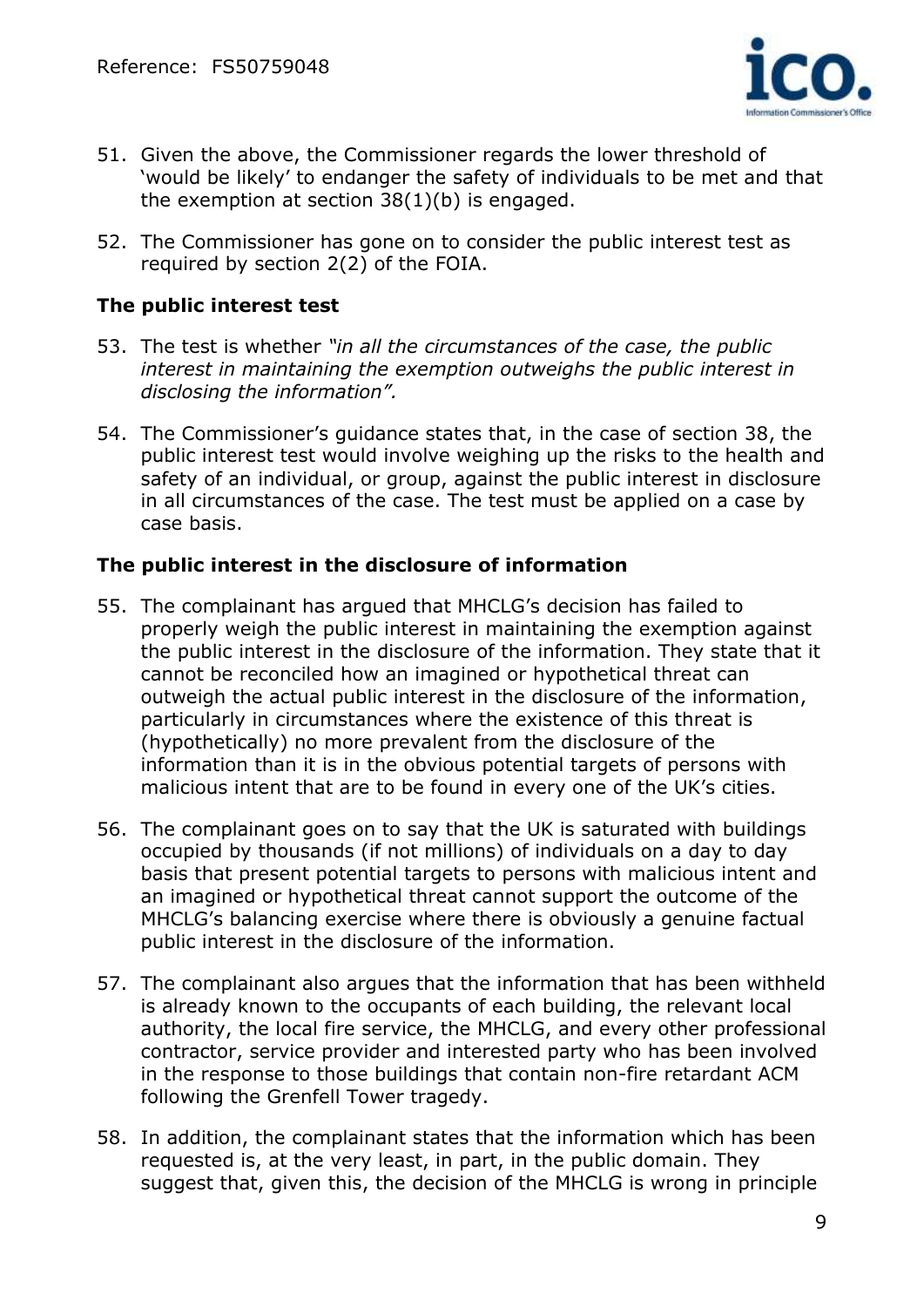

as it prefers a 'non-existent' public interest in withholding the information against the evident public interest grounds for its disclosure.

### **The public interest in maintaining the exemption**

- 59. MHCLG has advised that it accepts that there is always a degree of benefit in making information held by public authorities available as it can be expected to increase public participation in decision making and aid the transparency and accountability of government.
- 60. It also states that it recognises the general public interest in the Building Safety Programme which it has addressed through frequent updates on the gov.uk website<sup>12</sup>. In addition, it has advised that it recognises that there is a considerable public interest in individuals being able to ascertain which buildings are considered, by virtue of their height, to be at greater risk of vulnerability to a fire than other residential buildings.
- 61. MHCLG states that the Government is following up with the owners of each of the affected buildings to ensure that residents are informed and that interim measures are in place to ensure the safety of residents, and that there is a plan for remediation and the relevant fire and rescue service has been notified. It states that, as a result, the significant public interest that owners and occupiers of these buildings and other interested parties have, has been met.
- 62. MHCLG has advised that it believes that, on balance, the serious risk to public safety and endangerment of lives far outweighs any public interest in releasing information which identifies all the buildings in question. It has therefore concluded that it is not in the public interest to disclose the information at this time.

#### **The Commissioner's position**

 $\overline{a}$ 

63. The Commissioner understands that there is a great deal of public interest in the issue of the cladding on buildings, particularly given the large number of buildings and individuals that have been affected by this, and the remedial measures that are being taken/not taken to make certain properties conform to Building Regulation guidance.

<sup>12</sup> <https://www.gov.uk/guidance/building-safety-programme>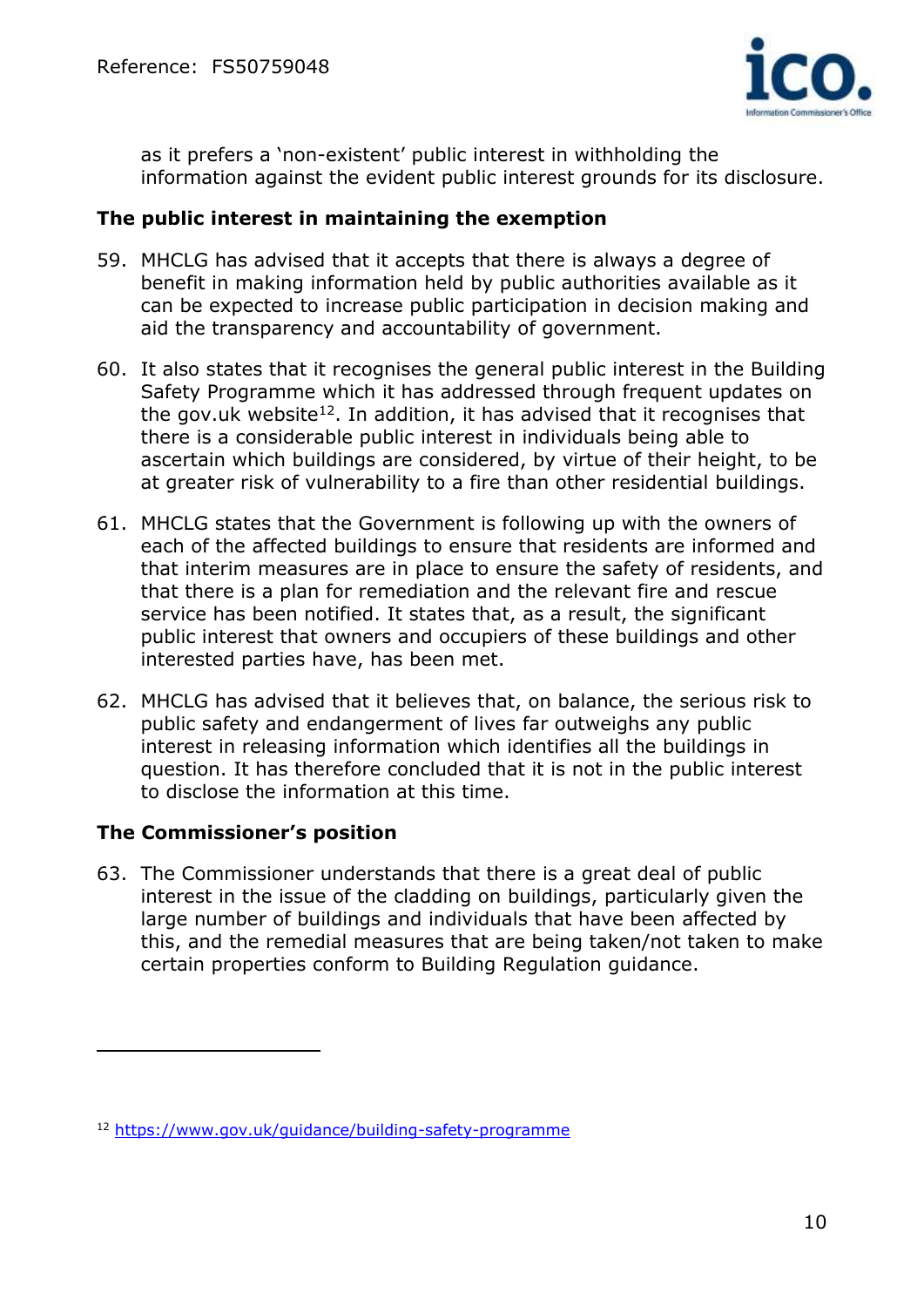

- 64. However, MHCLG has confirmed that where it has been identified that a building has a system of cladding that does not conform to Building Regulation guidance, the residents have already been informed by the landlord.
- 65. The Commissioner is also aware that MHCLG's published 'Building Safety Programme' guidance provides detailed information and regular updates on the issue of the cladding of buildings in the UK. This includes a monthly data release<sup>13</sup> which provides a substantive amount of information, including statistics for both social sector and private sector buildings that have been affected, details of the areas where they are located, the works being carried out/planned, etc.
- 66. The Commissioner does note that there are certain local authorities that have released information similar to that which is being requested (but which relates only to the area that they cover). In addition, certain details have also been published in media articles, both online and in magazines and newspapers.
- 67. The Commissioner acknowledges that where information is already in the public domain this may, in certain circumstances, increase the balance of the public interest in favour of the disclosure of the information.
- 68. However, the number of buildings that can be identified as having a system of cladding that does not conform to Building Regulation guidance that are already in the public domain appears to be relatively low in number.
- 69. The Commissioner regards there to be a substantive difference between the release of the details of a handful of properties and the disclosure of a comprehensive list of the names of all the buildings and their locations. The release of such a list would not only allow easy access to a nationwide map of relevant properties, but could also potentially be of much greater use to any group planning to target more vulnerable buildings with an intent to cause maximum harm.
- 70. In addition, given the extent of the information which is already in the public domain, including details of the number of buildings affected by area, the Commissioner has also had some difficulty establishing what

<sup>13</sup> [https://www.gov.uk/government/publications/building-safety-programme-monthly-data](https://www.gov.uk/government/publications/building-safety-programme-monthly-data-release-november-2018)[release-november-2018](https://www.gov.uk/government/publications/building-safety-programme-monthly-data-release-november-2018)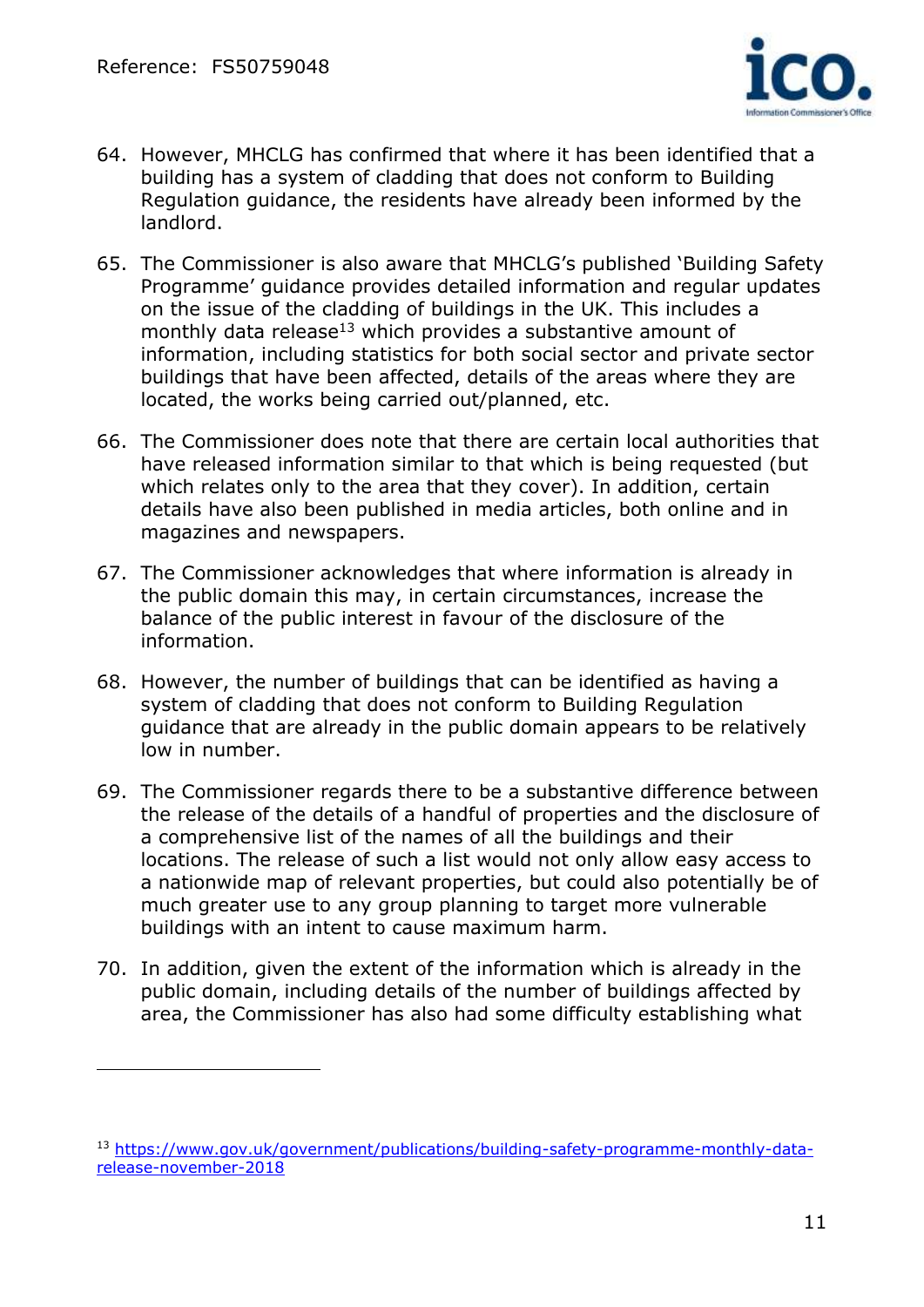

added value would be derived from the additional disclosure of the name of any building and its specific address.

- 71. The Commissioner has carefully considered the arguments in favour of disclosing and withholding the relevant information. However, she regards the welfare and safety of individuals to be paramount in this instance.
- 72. Given this, the Commissioner has concluded that, in this particular instance, at this particular point in time, the public interest weighs in favour of maintaining the exception contained within section 38(1)(b) of the FOIA.